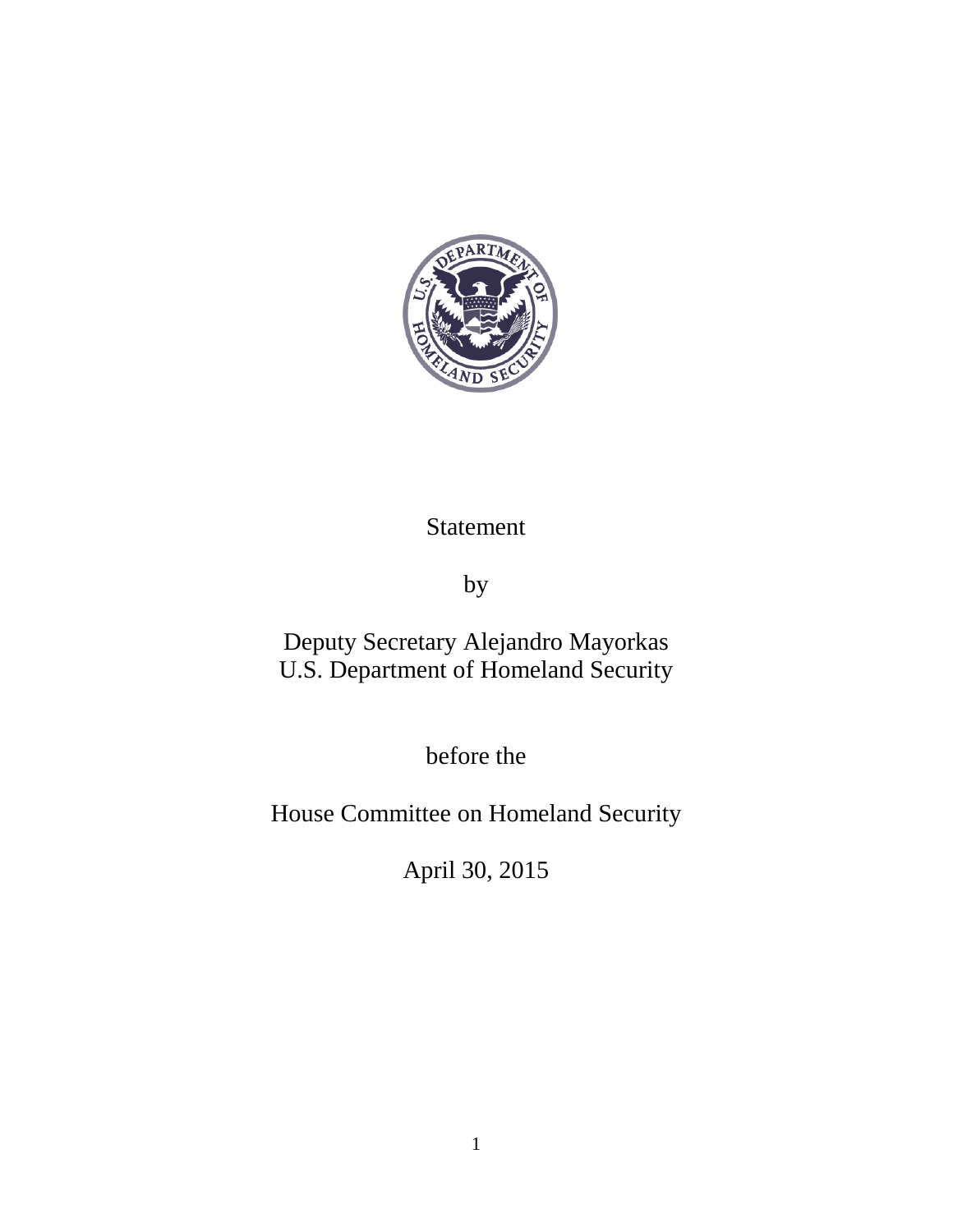Chairman McCaul, Ranking Member Thompson, Distinguished Members of the Homeland Security Committee,

I look forward to the opportunity to address you and to answer questions you might have.

The work of U.S. Citizenship and Immigration Services, or USCIS, is casework. The agency's primary responsibility is to decide immigration cases according to the law, in a way that safeguards our Nation's security and the integrity of our immigration system. The agency decides millions of cases each year.

We are fortunate to have a great work force at USCIS, dedicated and hard-working public servants. After I became the Director and led a top-to-bottom review of the agency, I learned that the agency did not always provide its work force with the support and resources it needed to meet its obligations to the American public. Among the most significant challenges were gaps and inconsistencies in the critical legal and policy guidance that governed adjudicators in their review of cases.

The consequences were serious; the agency was too often misapplying the law and issuing unsound policies. USCIS is an adjudicative body and I learned of these legal and policy challenges when individual cases were brought to my attention. The cases – cases involving the rich and the poor alike, business and cultural interests as well as profound humanitarian concerns – came to me from a variety of sources, including agency employees who brought cases to me for resolution, media reports, Members of Congress, other government officials, and members of the public. The extent of my involvement depended on the nature and complexity of the issues presented and what was necessary to resolve them. I became involved in many cases, of all types, throughout my tenure because it was ultimately my responsibility as the Director to ensure cases were decided correctly under the law. Congress is only too familiar with the severe consequences to an applicant when a case is wrongly decided.

The legal and policy challenges we faced were greatest in the EB-5 program, the most complex program USCIS administers. EB-5 cases require complicated business and economic analysis, such as whether the required amount of investment capital is at risk and whether the econometric models used to predict future job creation are reasonable. Unlike traditional immigration adjudications that involve an application that is several pages in length, EB-5 cases require different stages of agency review and often involve thousands of pages of legal and business documents.

The EB-5 program was under-developed when I arrived at USCIS in August 2009. At that time, the program only had approximately nine adjudicators. The agency did not provide them with the needed economic, business, or corporate law expertise to support them. Applicants did not have to file a form as required in other visa categories but instead would submit an informal letter. The agency's national security and anti-fraud screening needed to be strengthened. There was no comprehensive EB-5 policy document, but rather a series of memos issued over the years that I learned, through my review of EB-5 cases, had failed to address many critical issues that applied to our everyday work. As a result, we were administering the EB-5 program poorly and that was the view from every quarter.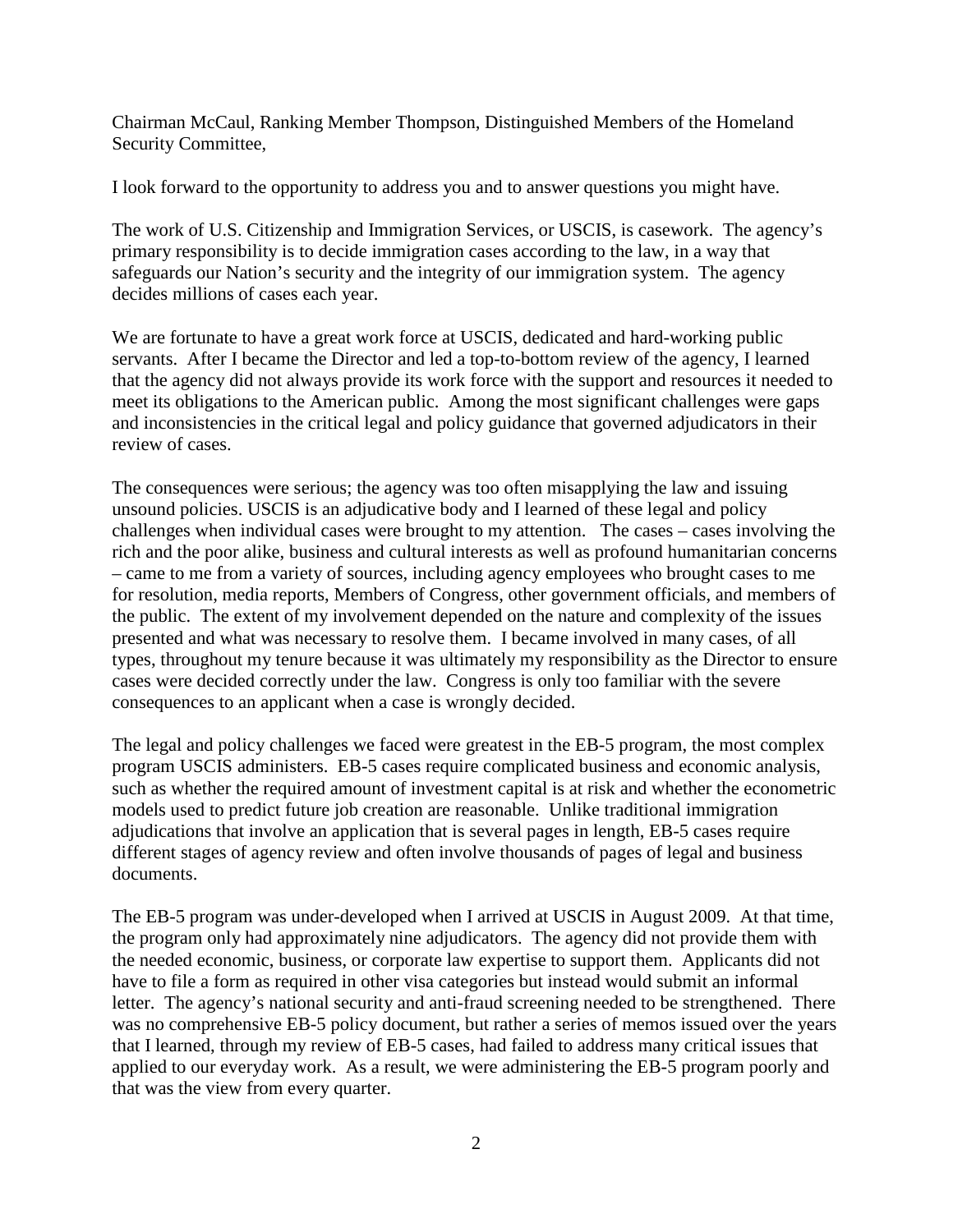At the very same time, the public's interest in and use of the program was growing dramatically. In the challenging economy at that time, when it was difficult to obtain commercial loans domestically, more business developers were turning to the EB-5 program for foreign financing. Because EB-5 developments can lead to the significant infusion of money and new jobs into a community, the public was interested in the outcome of these cases. The growing importance of the program in communities suffering high unemployment, combined with USCIS's poor administration of the program, led to rising complaints, which I took seriously. Congress appealed to me repeatedly to fix our administration of the program and to fix errors in specific cases. Members of Congress from both parties directed to USCIS more than 1,500 EB-5 case inquiries per year, dwarfing the number of communications about any other program USCIS administered.

As the individual ultimately responsible for USCIS's administration of the program, I became increasingly involved in resolving the EB-5 legal and policy issues that we as an agency confronted. The issues often came to me through cases, the very work for which the agency is responsible. I became involved in many EB-5 cases – three of which became the focus of the Office of Inspector General – and I became involved in the very same way that I became involved in other cases; at the behest of my own employees, Members of Congress, government officials, and other stakeholders.

As to the three cases, the Office of Inspector General found that through my involvement I allowed some agency colleagues to develop the perception that I was favoring individuals with an interest in the cases. I thought I had taken steps to guard against this very possibility; even an appearance of impropriety is not acceptable to me. Yet, as I have reflected on this important matter, I understand that these colleagues would not necessarily have known what I did do to adhere to applicable guidelines in these three cases, nor would they necessarily have been aware of my involvement in many other cases, many which were responsive to concerns and inquiries of Members of Congress from both parties. This context would better have guarded against the possibility of such perception. I support and embrace Secretary Johnson's protocols developed to more ably ensure that employees understand the involvement of their supervisors in specific cases. The protocols will benefit future agency directors who become involved and provide guidance in certain cases. I regret the perception my own involvement created.

In the three cases at issue – cases that were the subject of bipartisan support – I did what I did in the many other cases that were brought to my attention; I did my job and fulfilled my responsibility. I did not let errors go unchecked, but instead helped ensure that those cases were decided correctly, nothing more and nothing less. I sought the advice of colleagues, including agency counsel, took steps I thought would guard against the chance of misperception, raised concerns of fraud or national security, and followed the facts and applied the law.

I became involved in more cases – EB-5 and other types – than I can count. All applicants are entitled to and deserve the fair and correct application of the law. In the cases in which I became involved – whether it was the case of the Guatemalan orphan seeking to be united with her adoptive American family, the pregnant mother seeking urgent humanitarian parole to escape a forced abortion in China, the performing arts group blending cultural influences and seeking a